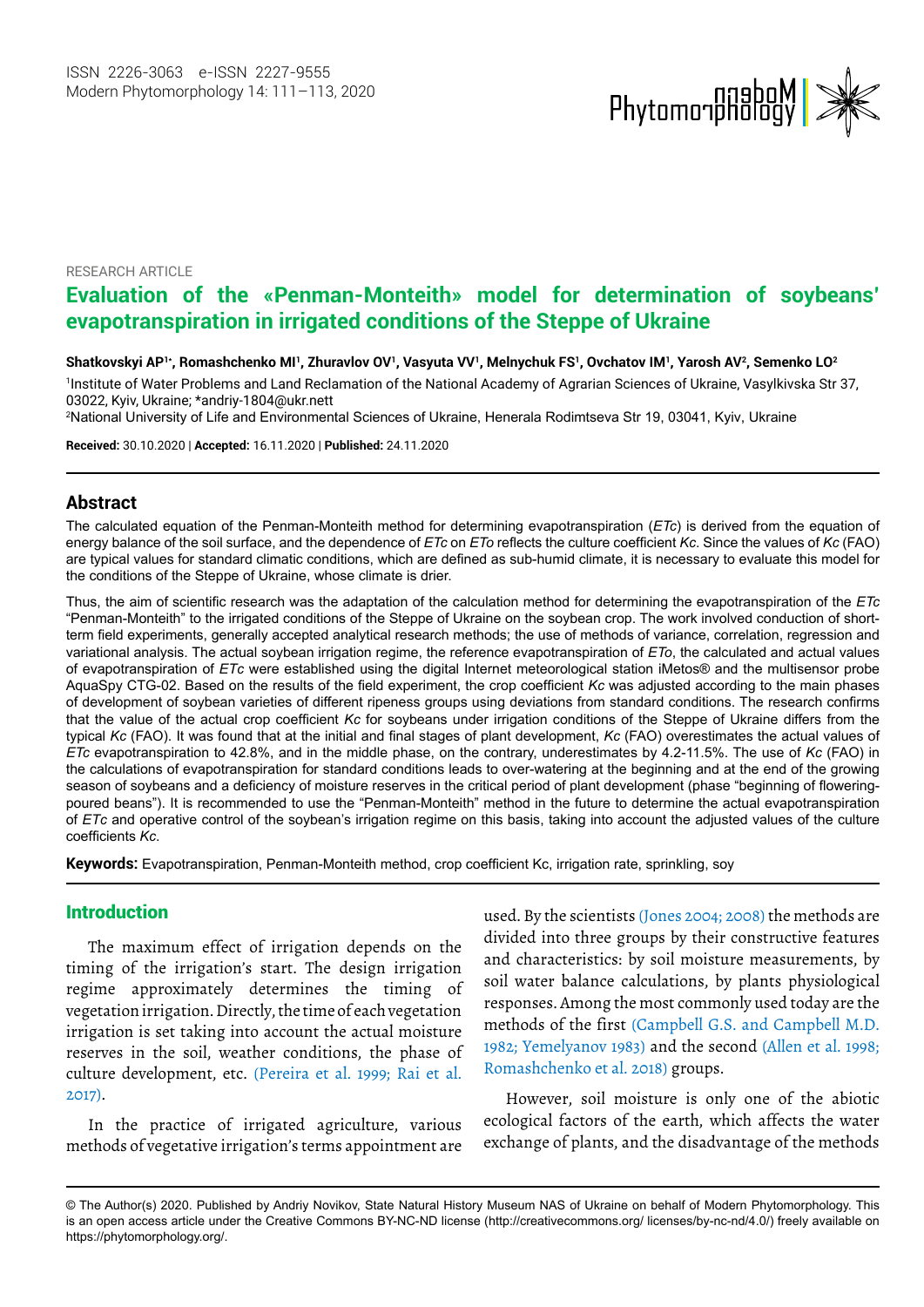of the third group is the late reaction of plants to water stress (Jones et al. 1990; Ton et al. 2004).

Thus, given some inaccuracies in these methods, in 1990 the FAO's expert council recommended that the Penman-Monteith calculation combined method be adopted as the standard for calculating of the reference evapotranspiration  $(\mathbb{D})$  and assigning of irrigation terms and rates on this basis (Allen et al. 1998; Allen 2000).

The calculated equation of the "Penman-Monteith" method is derived from the equation of energy balance of the soil's surface, and the dependence of *ETc* (evapotranspiration of crops) on *ETo* and reflects the culture coefficient *Kc* (Annandale, Stockle 1994).

Since the *Kc* (FAO) values are typical values for standard climatic conditions (Wright 1982), which are defined as sub-humid climate, it becomes necessary to evaluate this model for the conditions of the Steppe of Ukraine, which has a drier climate.

The choice of soybean crop is due to the fact that up to 25% (about 400 thousand hectares) of all soybean crops in Ukraine are located in the Steppe, of which more than 100 thousand hectares are irrigated by sprinkler irrigation (Babych, Babych-Poberezhna 2010).

Thus, in the current study, the issue of adaptation of the «Penman-Monteith» method to determine the evapotranspiration of soybeans is considered, and its results are the basis for optimizing irrigation regimes and increasing the yield of this crop in the conditions of the Steppe of Ukraine.

## Materials and Methods

The experimental part of the research was conducted on the lands of the Experimental Farm "Brilyvske" IWPLM NAAN, Oleshkivsky district, Kherson region, Ukraine (46040' N, 33012' E). The field trials were held on at the dark chestnut, light-loamy soil, the Minimum Moisture-Holding Capacity (MMHC) of 0-70 cm soil's layer is 17.4%, the bulk density is  $1.5 \text{ g/cm}^3$ .

The study was conducted in 2017, 2018 and 2019 on soybean varieties Tavria (late ripening-130 days of vegetation) and Oksana (medium ripening-110 days of vegetation). The method of irrigation-sprinkling with IM "Fregat". The digital internet meteorological station iMetos® , which was located directly on the experimental site, was used to record the meteorological parameters. The reference evapotranspiration of  $\mathcal{B}$  was determined using CropWat 8.0. The actual evapotranspiration of *ETc* was determined using a multi-sensor probe AquaSpy CTG-02, which was equipped with soil moisture sensors located at different depths of the soil profile.

Measurements of plants were performed in four replicates within the defined experimental plots with an area of 25 m2 (Ushkarenko 2014). Statistical evaluation of the results was performed using Analysis of Variance (ANOVA) in Agrostat using Microsoft Office Excel software (Rosner 2006).

The actual culture coefficient Kc was defined as the ratio of the actual evapotranspiration *ETc* to the reference evapotranspiration *ETo*:

$$
Kc = ETc/ETo \tag{1}
$$

Where, *T*–actual evapotranspiration, mm,

–reference evapotranspiration, mm.

Taking into account the fact that the coefficient of crop *K* depends on the phase of crop development (Wright 1982), the vegetation season of soybeans was divided into three conditional parts: initial ("seedlings-beginning of flowering"), middle ("beginning of flowering-pouring beans") and final ("pouring beans-full ripeness").

# **Results**

Over the years of research (2017-2019), depending on the meteorological conditions of the growing season of soybeans, from 10 to 13 vegetative irrigations were carried out with an irrigation rate of 405-585 mm. During this time, soil moisture was maintained in the range from 75- 80% to 95% of the minimum moisture-holding capacity of the soil (Fig. 1).

The weighted average amount of productive precipitation over the years of research was at the level of 132 mm.





Calculation of evapotranspiration parameters showed that depending on the maturity group of soybeans, the evapotranspiration of *ETc* ranged from 588.1-677.7 mm, and *ETc*(FAO) from 535.3-627.2 mm.

Thus, the discrepancy between the calculations of ETs/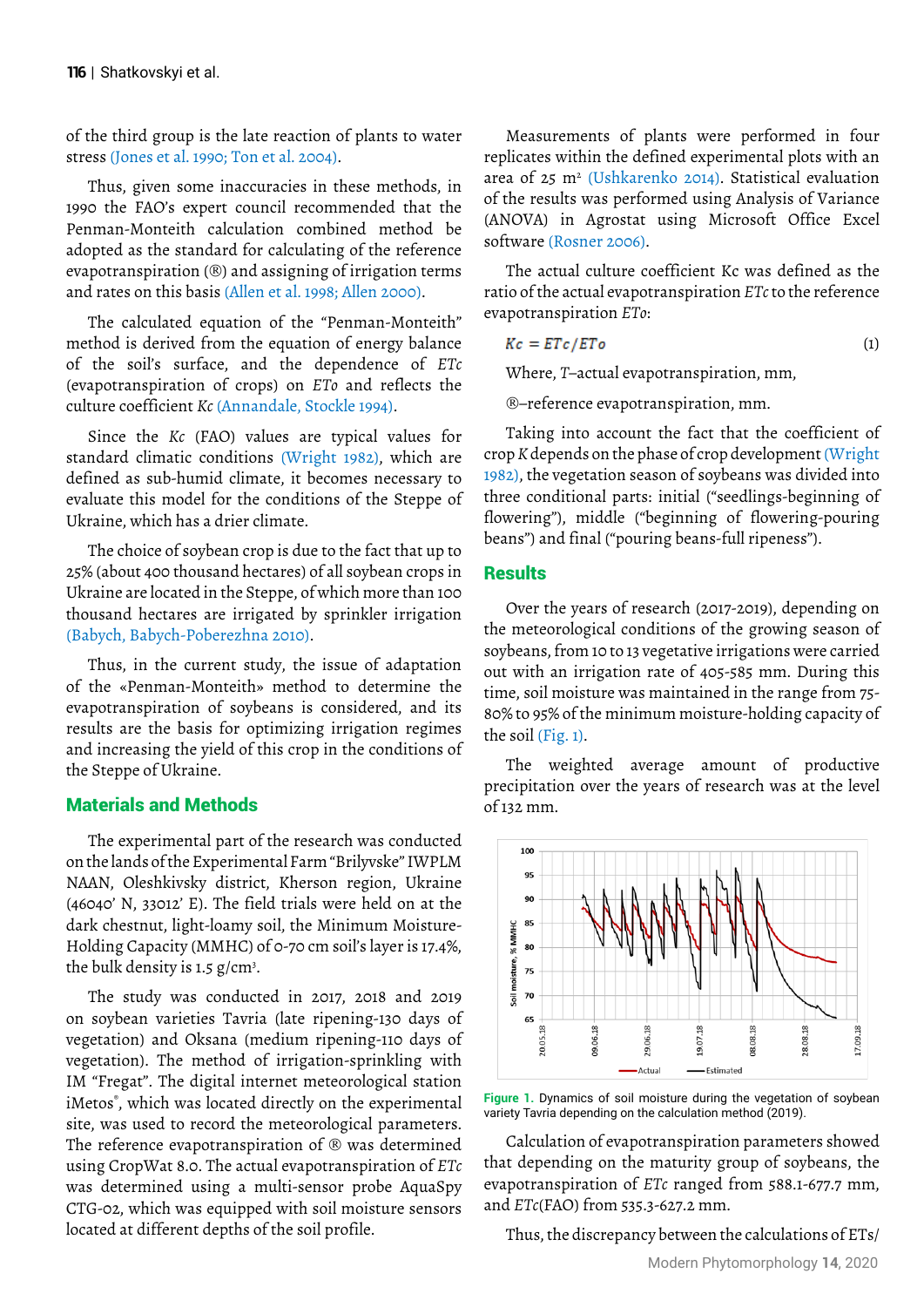ETs (FAO), as a whole for the growing season of soybean varieties, was 7.5-9.0%, and in some phases of the growing season from 1.6-11.5% (Tab. 1).

| <b>Date</b> | Soybean-variety Oksana |           | Date              | Soybean-variety<br><b>Tavria</b> |             |
|-------------|------------------------|-----------|-------------------|----------------------------------|-------------|
|             | <b>ETc</b>             | ETc (FAO) |                   | <b>ETc</b>                       | $ETc$ (FAO) |
| 01.05-08.06 | 133,6                  | 144.1     | 01.05-08.06 141,9 |                                  | 144,1       |
| 09.06-3.07  | 277,4                  | 265,9     | 09.06-02.08 359,8 |                                  | 318,3       |
| 24.07-23.08 | 117,1                  | 125,3     | 03.08-12.09 176,0 |                                  | 164,8       |
| 01.05-23.08 | 528,1                  | 535,3     | 01.05-12.09       | 677.7                            | 627,2       |

**Table 1.** Evapotranspiration of soybeans of different maturity groups.

The average daily evapotranspiration of soybeans ranged from 1.3-6.3 mm in the initial phase of development, 3.5-7.9 mm the middle and 1.8-6.0 mm the final phase (Fig. 2.). The maximum parameters of the are important for making design decisions on the technical characteristics of the irrigation system. It is established that in the conditions of the Steppe of Ukraine the maximum daily evapotranspiration of plants (*ETc\_max*) of medium-ripe soybean occurs in the II-III decade of July and is 7.2-8.0 mm. The same parameter (*ETc\_max*) for late-maturing soybean varieties is 7.3-8.6 mm and was recorded during the third decade of July- first decade of August.



**Figure 2.** Dynamics of average daily *ETc*, *ETc* (*FAO*) and *ETo* soybean variety Oksana.

The ratio of *ETc* to *ETc*(*FAO*) according to formula (1), is characterized by the culture coefficient-*Kc* and *Kc* (*FAO*), respectively (Tab. 2.).

**Table 2.** Culture coefficients *Kc* and *Kc* (FAO) for soybeans of different maturity groups depending on the method of calculation of evapotranspiration of *ETc*.

| Date        | Soybean-variety<br><b>Oksana</b> |               | Date        | Soybean-variety<br><b>Tavria</b> |               |
|-------------|----------------------------------|---------------|-------------|----------------------------------|---------------|
|             | Кc                               | Kc (FAO)      |             | Кc                               | Kc (FAO)      |
| 01.05-08.06 | $0.35 - 1.20$                    | $0.50 - 1.15$ | 01.05-08.06 | 0,35-1,30                        | $0.50 - 1.15$ |
| 09.06-23.07 | 1.20                             | 1.15          | 09.06-02.08 | 1.30                             | 1.15          |
| 24.07-23.08 | 1.20-0.35                        | 1,15-0,50     | 03.08-12.09 | 1,30-0,45                        | 1,15-0,50     |
| 01.05-23.08 | 1.20                             | 1.15          | 01.05-23.08 | 1.30                             | 1.15          |
|             |                                  |               |             |                                  |               |

Graphically, the dynamics of the ratio of *Kc* and *Kc*(FAO) during the growing season of soybean varieties

Modern Phytomorphology **14**, 2020

of different ripeness groups is presented in Fig. 3 and Fig. 4. During the study period (2017, 2018, 2019) *Kc*, although different, but its relationship to *Kc*(FAO) is clearly correlated in time, which allowed, for further calculations of *ETc* by the method of "Penman-Monteith", to take the average value *Kc*. The difference between *Kc* and *Kc*  (FAO) by phases of development of soybean plants was: in the initial ("seedlings-the beginning of flowering") phase-4.2-42.8%, the middle ("beginning of floweringpouring beans")-4.2 -11.5% and the final ("filling beansfull ripeness")-4.2-42.8%.



**Figure 3.** Dynamics of the ratio of Kc and Kc (FAO) during the growing season of soybean variety Oksana (110 days of growing season).



**Figure 4.** Dynamics of the ratio of *Kc* and *Kc* (*FAO*) during the growing season of soybean variety Tavria (130 days of growing season).

#### **Conclusion**

On the basis of experimental researches the estimation and substantiation of necessity of adaptation of the calculation method of definition of evapotranspiration *ETc* "Penman-Monteith" in the irrigated conditions of the Steppe zone of Ukraine on the soybean crop was carried out. The coefficients of culture *Kc* soybean crop for varieties of different ripeness groups have been calculated, taking into account the local climatic conditions of the Steppe zone. It was confirmed that the actual values are different from *Kc* (FAO): at the initial and final stages of development of soybean plants, *Kc* (FAO) overestimates the actual values of evapotranspiration to 42.8%, and in the middle phase, on the contrary, underestimates by 4.2-11.5%. Thus, the use of *Kc* (FAO) in the calculations of evapotranspiration *ETc* for standard conditions will lead